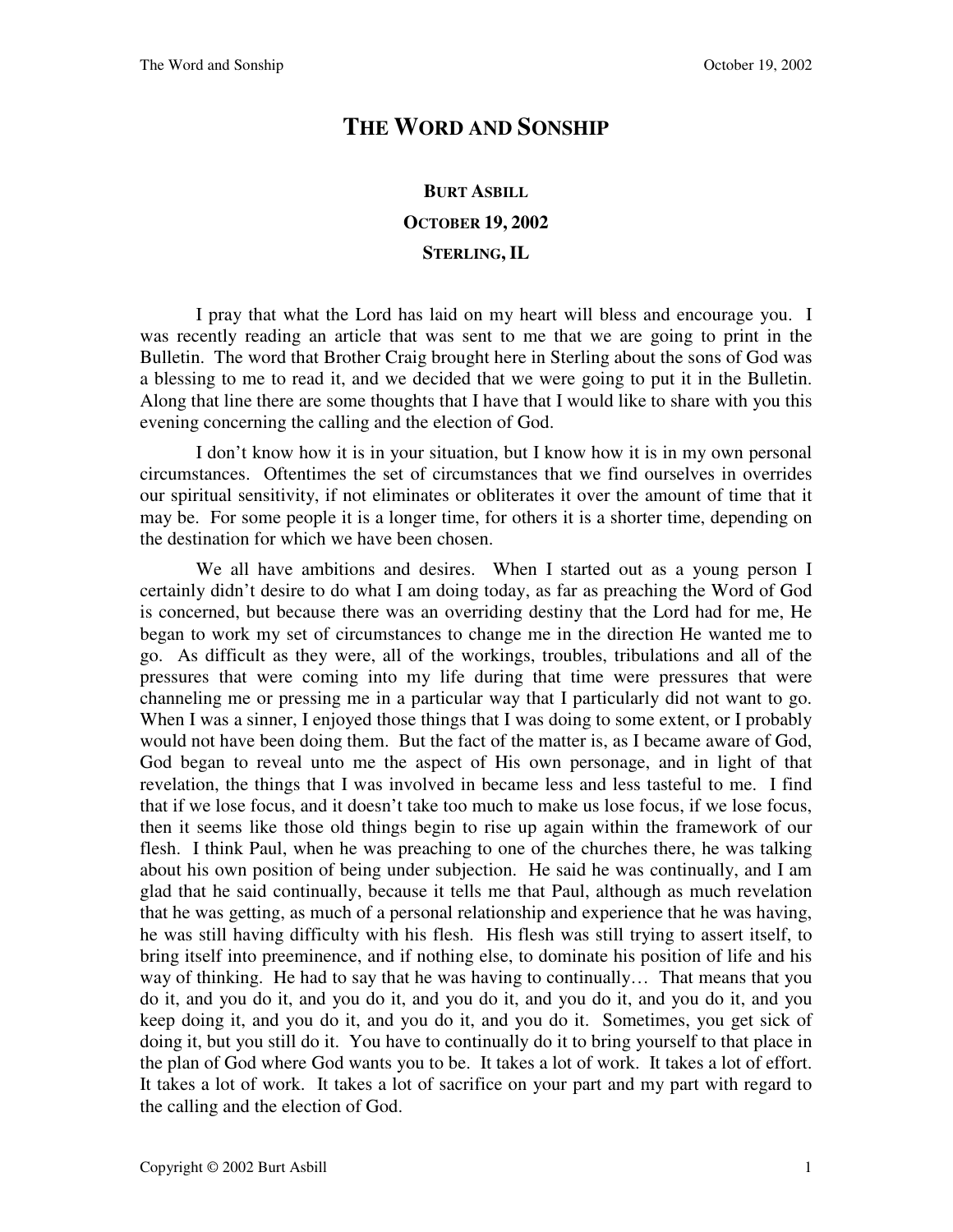I don't know where the church got the "easy street" message with regard to Christianity. They told me when I was a young man in the church, "Well, you get saved, and all your troubles are over." I found out that when I got saved, it seemed like my troubles just began. The more I got saved, the more trouble it seemed like I was having, and all those things that go with the realm of the Spirit. The more of God we have, the more confrontation we have with that aspect of our own flesh, our own place, our own environment, with regard to personalities and circumstances.

Here, sometime back, someone sent an article, a short little article to us to put in the K.I.T. Bulletin. It was a little parable of a man who was pushing the rock. I don't know if any of you read that parable, but if you didn't, I will just reiterate it for you so you will know what I am talking about. There was this man who had a job, and it was a job that God gave to him. And his job was to go out the front door of his house everyday and there he was confronted with this humongous rock that just came up right out of the ground. His job was just to push against the rock, to put his shoulder to it. So, from daylight to dark, he would go out there and he would put his shoulder to the rock and begin to push. He did it day in and day out, month after month, year after year, and many years down the road, he began to think about the futility of his actions, the futility of his life. Maybe he was thinking about the closed-in-ness of his circumstance. You know, from bed, to door, to rock; from rock, to door, to bed. Or maybe the repetition of it all.

Whatever the set of circumstance was, I think it somewhat correlates to you and I with regard to life, because there is a mundane-ness to life with regard to responsibility and living. I mean, you know, raising children. Year in, year out, day after day. You tell them no, you tell them no, you tell them no. You tell them this, you tell them that, you tell them this. You tell them this repetitiously over and over and over again, and sometimes you wonder, "Will it ever sink in? Will it ever come or take root or come to a position or place of fruitfulness?" Well, I can tell you, it does, sometimes take root, and it sometimes does bear good fruit. The Bible says that the husbandman waits with patience for the fruit to come (James 5:7). But, whatever his set of circumstances were, or whatever his thoughts were about his circumstances, it evidently opened the door for the devil to come and begin to talk to him about the futility of what he was doing. The devil began to capitalize upon the man's frustration. Have you ever noticed how the devil capitalizes on your position of weakness, or on your position of frustration? **HAVE YOU EVER NOTICED THAT THERE SEEMS TO BE A VAST HORDE OF "JOB'S FRIENDS" OUT THERE WHO ARE MORE THAN WILLING TO SUBSTANTIATE, VALIDATE, AND TO VOTE IN FAVOR OF THE MALADY OF YOUR FLESH?** Now, if you don't have Job's friends in the natural sense, your own mind is sometimes your very worst enemy, because it will begin to work contrary to the calling and the election of God with regard to whatever rock it is that God is giving you to push. Now, it is not so much that the rock is the epitome of everything, except for that the rock is a means to an end, and there seems to be some necessity for you and I to have some sort of understanding of the eternalness of our temporal, short life span of experience that we are experiencing. Hallelujah! Sometimes the eternalness gets lost in the actuality of our living and the experience that we are having. Hallelujah. We can get very bogged down in the midst of that. So, I think most of us can probably relate to the man in his condition in the place that he was in when the devil came. The devil began to point out to him, "Where are you moving the rock? Where is the rock going? Has the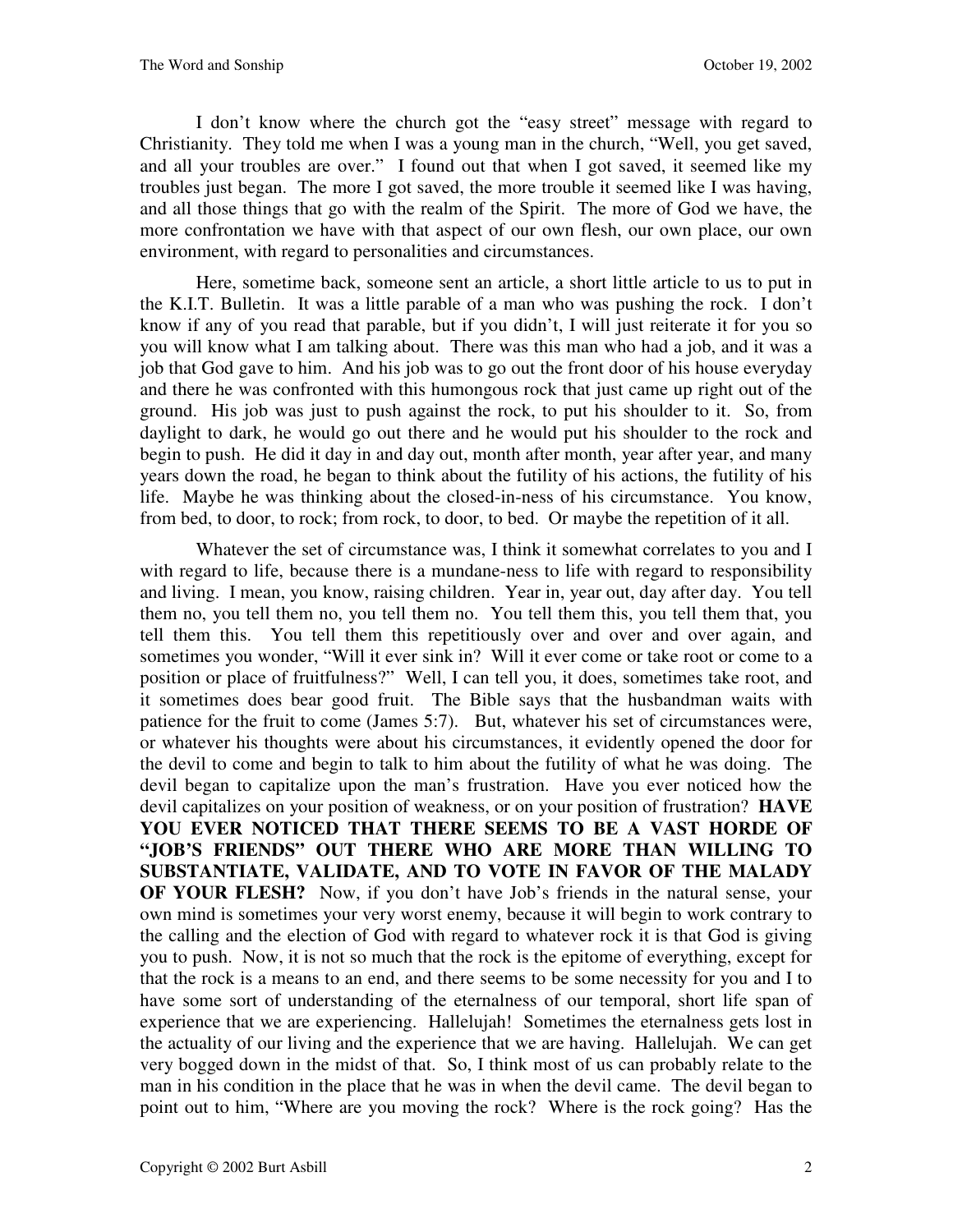rock moved at all?" Have you ever had your mind or someone say, "What are you doing it for?", or, "What is the sense in it?" Or, if you have done it and it all falls through, and the accusation comes with regard to all of that. So, the man goes out and he looks at the rock and sure enough, to his visible eye, the rock hasn't moved one iota! You can imagine the man and the way he felt when he comes to the actual visual proof of his life being nothing but frustration and futility and failure. Hallelujah.

I think the devil sometimes likes to capitalize, as it were, on the aspect of our failures. I don't know how it is with you, but you know, I have been a Christian for a very long time. Well, I say a very long time. As far as I am concerned, it seems like a very long time. I am a whole lot older now than I was when I began. What I have found out is that the devil doesn't forget. It doesn't make any difference how long of a time has passed, the devil always goes back to your sin and begins to bring up things that have no credence or validity as far as the Spirit of God and the Blood is concerned. But, somehow, my mind has to wrestle with it. I have to deal with the aspect of whatever feeling or emotion or thought that that thought would bring to me and the MOOD that comes over me. Hallelujah. You know, the bad thing about a mood is that it just doesn't affect me, it affects everybody. It is like a cold, you know. Nobody wants a cold, but everybody shares a cold. That is the way moods work. It is like the cold wants everybody miserable. Well, the mood that we get in sometimes, I should use the word, not *affect*, but INFECTS those that are round about us. Oftentimes, we are not aware of what is going on. Sometimes, if we are more spiritually perceptive than other times, we can sense the onslaught of the MOOD that comes against us.

Anyway, we can again identify with the place that this man was in with regard to the job that God had given him to do and the thing that the devil was pointing out to him; a revelation of his own position of frustration, a revelation of his own humanity, a revelation of his own failure. The good news is, he just didn't leave it lying there, he took it to God, and God came back to him with what I thought was a very good answer. The first thing that He said was, "You don't know the totality of the situation. You're just looking at the rock." He said, "You are not looking at the totality of the situation." He said, "Go look at yourself in the mirror." So, the man goes. We know that the Word is the mirror. We know that a man can take the Word and he can look into the Word and it can reflect something of the business of God or the aspect of God that is within that particular individual. He said, "Go to the mirror." So, the man went to the mirror. But, it took more than just the mirror to begin to reveal to the man the thing that was going on unnoticed all the while that he was pushing the rock. God began to point out his attributes. He showed him how he had gained strength and vitality. He showed him how he had aged in wisdom with regard to how to push, as it were, in the aspect of moving the rock. Then God said, "I never told you that the rock would move." I think that sometimes is part of our problem with regard to the will of God. We presume to know what  $Z$  is. We want to know where  $A$  is, and we want to know where  $Z$  is. But those things are not necessarily pertinent to you and I in the plan or in the scope of God. It is therefore necessary, I believe, for us to understand that the position, the place that God has put us in is for the express purpose of bringing forth something that He, God, desires. Amen.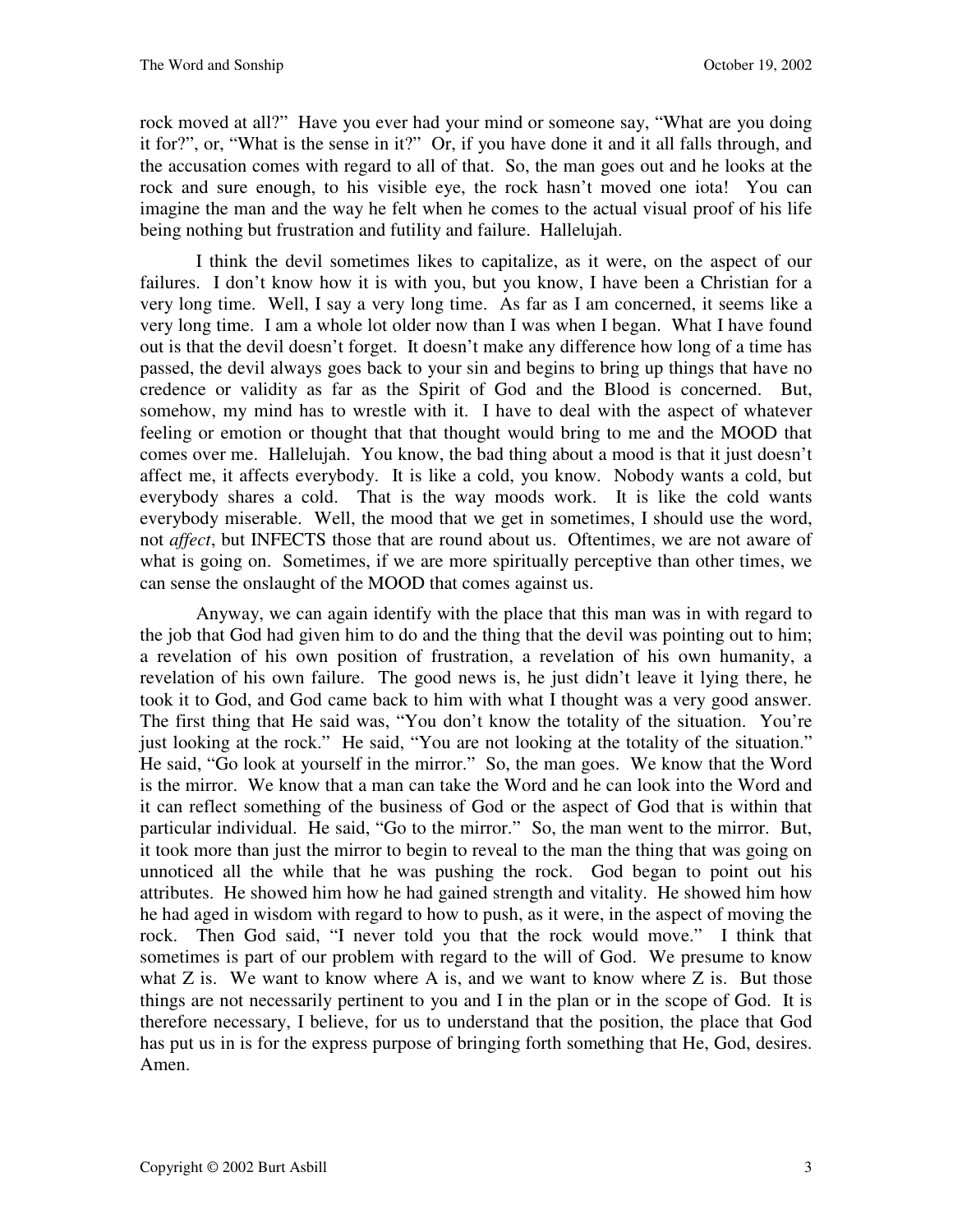With that in mind, I want to turn over into John, because I believe that the sons of God. I believe that the sons of God message is a pertinent message, not only for the sake of the end time, but because of the time element that you and I are living in. Hallelujah, hallelujah. When I first came into the Word many years ago, we didn't have the expression "kingdom people." We didn't have the expression "overcomers." We just had the expression, or terminology, that was used with regard to this particular word, "Sons of God." Hallelujah, and I can remember very clearly different ones that were coming on the scene at that particular time. They were talking about the sons of God. Now, I believe in the kingdom word, and I believe that the kingdom word is a distinct revelation of what it means to be a son of God. I believe in the overcoming word. I believe that the sons of God not only are they kingdom people, but they are also overcomers. Hallelujah. Now, that terminology, in itself, by definition, gives you the necessity of having to have something to overcome. Each and every one of us has a unique set of circumstances, a unique set of tribulations that are designed to confront us with our own nature and give us an opportunity to exercise the Word of God that John talks about in John 1. In the very beginning he talks about the Word. He says, *In the beginning was the Word, and the Word was with God, and the Word was God.* I don't know that I am going to be able to necessarily impart to you what I am personally feeling about that, but I don't believe that The Word is this thing that we have written in betwixt these two covers. I believe that the Word is a personality. I believe that the Word is an entity of life. I believe that the Word has a virtue and substance and that it has the ability to transform you and me. Hallelujah. Now, you know, we quote a lot of scriptures about a lot of different things. I don't know that quoting scriptures will necessarily do too much for you, although it does give you some ability to resist the devil. However, quoting scriptures, or the memorization of scriptures, is not the epitome of what God desires with regard to what He calls the Word, because in the Greek, when the word "word" is used… I am sure you probably have heard about it before, but there are two words that are used. One is "logos" and the other is "rhema." Now, "logos" is something of the expression of thought as in "the written word." It is as an expression of thought, hallelujah, that is shared or that is transmitted. "Rhema" is the vehicle by which it is administered. Are you following what I am saying? When it talks about Jesus Christ becoming flesh, what it is actually saying is that the logos, hello, the logos that was with God became, as it were, the rhema or the visible, viable, expressed transmittal of the thought and intent of God. It says here, verse 2 of chapter 1 of John*, The same was in the beginning with God. 3 All things were made by him*; Now, remember, we are talking about The Word. You can just as well take "him" out of there, and put "Word" in there. It says*, without him,* or, without the Word*, was not any thing made that was made. 4 In him,* or The Word*, was life; and the life was the light of men.* So, now we see a transition of a Word that is another word that is given to us that is synonymous with the word that is called the logos. Hallelujah. I am wanting you to understand the significance of what you have in your hand or have at home lying on your table. Maybe it is just in your car. There is something very significant about this word that God says is the Word. So, let's look at the transition. First, the "Word" became a "Him." Hallelujah, then the Word became an it, or life. Hallelujah, and that life became man, or as the Bible says, was the light of men (verse 4). Now, "men," "light," "Word" all come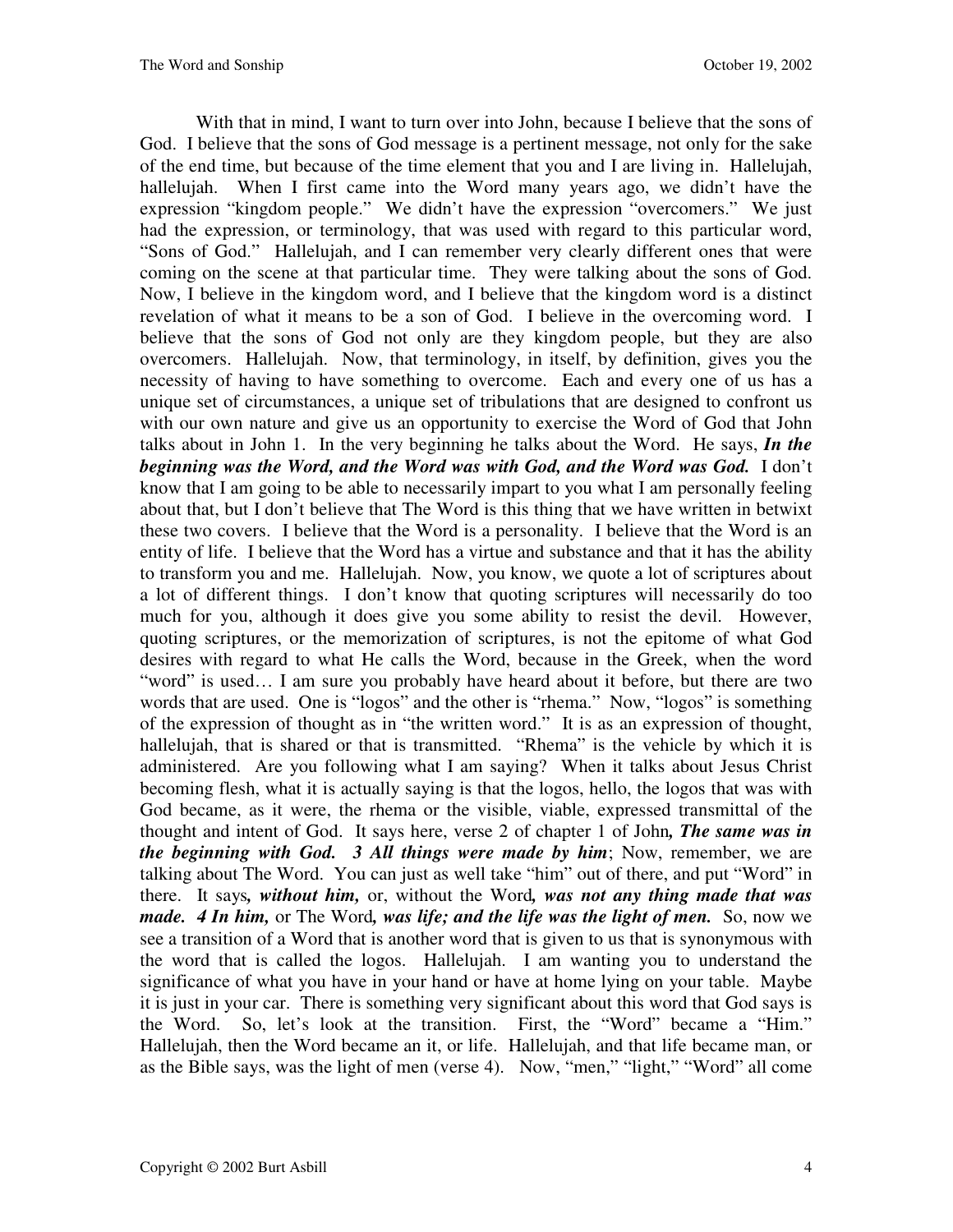together. Hallelujah. It's like it was all thrown into one pot. And all it's fullness being in Jesus Christ.

Now, put your finger there and go with me over into Luke. You know, the church and the world have so subverted and perverted this portion of scripture that it really has lost a great deal of its power. Hallelujah, but the thought that we were talking about here in John, keep this in your mind with regard to this scripture in Luke. Luke 1, the angel comes to Mary. Now, I think it is very significant that God used an angel for the reason that an angel is a messenger. That's what the definition of angel is. It means "messenger." One who is sent with a message. Thus, to have a message, you must have what? You must have a word. Hallelujah. Now, it was this message or this word that the angel was carrying that brought to Mary a particular desire of God. Luke 1:30, *And the angel said unto her, Fear not, Mary: for thou hast found favour with God. Now,* you know, I want you to personalize this scripture. I want you to personalize it. Now, I will help you, if I may, if you can think of Mary as the church, and if you can think of the church as you and those of you who are fellowshipping together with a particular Word. Hallelujah. The aspect of the Word is very important. We don't want a part of the Word. We don't want to fellowship with a piece of the Word. Do you understand what I am saying? Now, the Baptists have taken a piece of The Word and have made it a doctrine. The Full Gospels have taken another piece of The Word and added it with the Baptist piece of The Word, and they have made it a doctrine, and the epitome of all that God is. Well, my Bible tells me that God is more than just you and I being saved, which is the Baptist position, or the Evangelical position is probably what I should say. Being saved and being filled with the Holy Ghost is the Full Gospel's position of religion or the position or the place of service that they have. To them, that's the epitome of God. Now, if they think and they feel that that is the epitome of God and you are in fellowship with that piece of The Word, how far in that piece of The Word are you going to go? Now, remember, the power and the belief that you have with regard to the Word brings you to a position or a place of the fullness of the Word. That is what we were talking about in John. Right?

Go back over into John 1and read from verse 8. *He was not that Light*...John the baptist was not that light..,*but was sent to bear witness of that Light. 9 That was the true Light, which lighteth every man that cometh into the world. 10 He was in the world, and the world was made by him, and the world knew him not.* Now, there is something here that you have to look at and come to grips with with regard to the Word that you are following. If you are in fellowship with the world, the world has an ability to transmit or to bring ignorance into your being with regard to the awareness or the magnitude of who and what God is. Now, verses 1 through 7, John has been illustrating and demonstrating by vocabulary as to what the significance and the magnificence and marvelousness of this oneness of the Word and God. Amen.

*10 He was in the world, and the world was made by him, and the world knew him not. 11 He came unto his own, and his own received him not. 12 But as many as received him, to them gave he power to become the sons of God, even to them that believe on his name.* Now, that is very important. To many of them that believe. Now, that word "believe" doesn't mean that at some point in time, some position, some place, you said, "I believe that Jesus Christ is the Son of God." It entails that. But it's like, if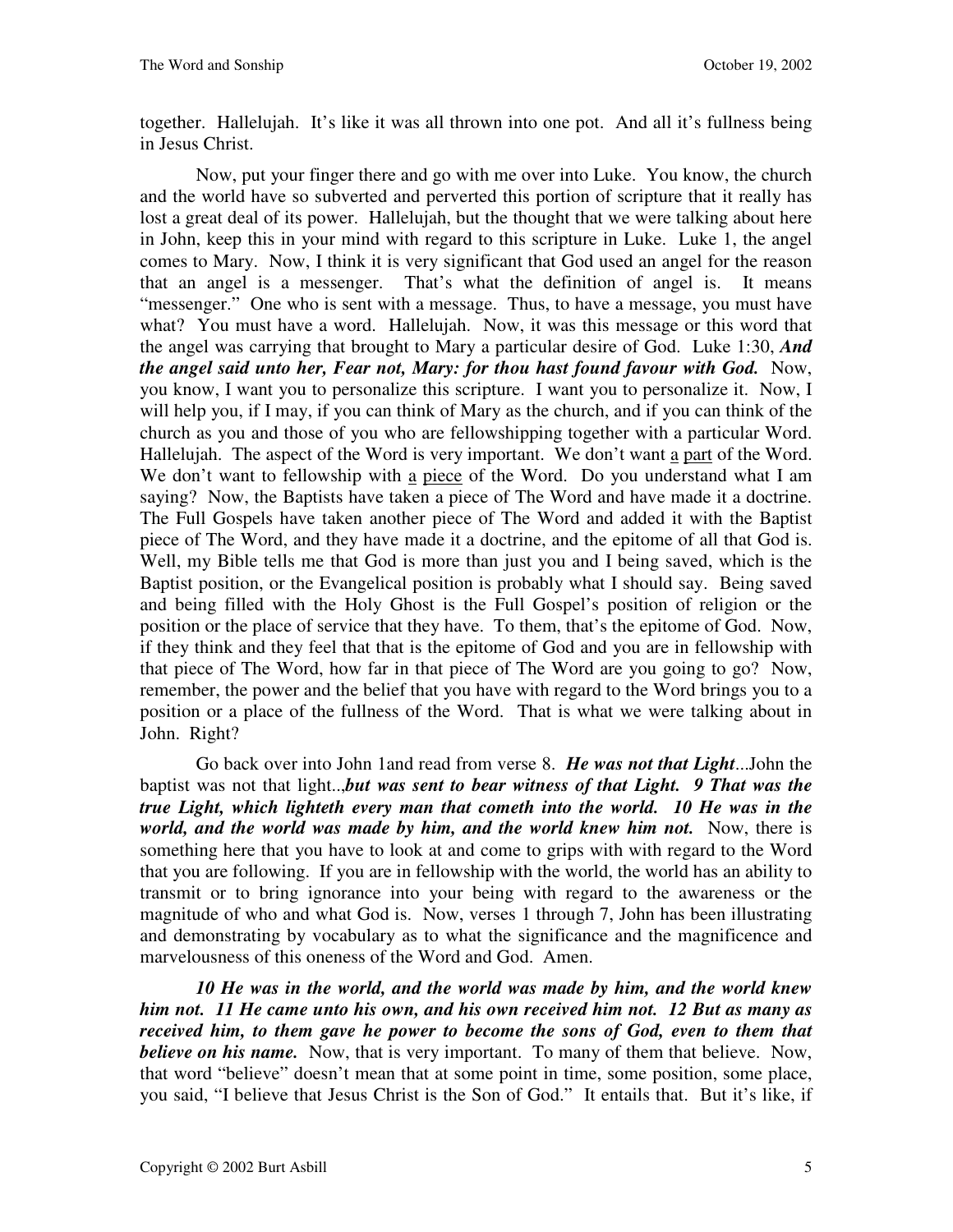you're going to get in your car and you go somewhere, and you go out in your driveway, you get into your car and you start the motor and you leave it in park. You are going to go nowhere. The car is of no value. If it's a cold day and the heater is running, it might keep you warm. Or if it's a hot day and the cooler is running, it might keep you cool. But as far as getting you from point A to point B, it is not fulfilling the task for which it was designed. You are not utilizing or using it in the fashion in which it should be used. Now, there is something also very significant about all of that, in that, you have to know how to drive. You have to know what that little R means. And you have to know what that little D means. They don't have stick shifts anymore, I don't think too much, but they do have automatics. And you have to know, because if you are parked frontways in your driveway and your garage is in front of you and you put it in drive, you are certainly not going to wind up in the street. You are going to wind up in the back of the garage, or through the garage door, and very possibly, through the back garage wall. And you know something? As funny as that may seem, there are a lot in Christianity that do just exactly that. They put it in drive when they should be going in reverse. They put it in reverse when they should be going forward. Hello? And sometimes they shouldn't be going at all, they should be in park, waiting upon the Lord.

Now, this is to them that believe, to them gave He power. That word power, another Greek word for you is dunamus. Dunamus is where we get the word dynamite from. The word dynamite comes from the word dunamus, which we translate into "power." Power is so blah. It doesn't really illustrate or explain to us the awesomeness of dunamus power.

Now, I am going to go back over into Luke. I am going to take up where I left off there. The angel said unto her (Luke 1:30) *Fear not, Mary*. How many of you have found how the Word of God brings peace to your soul? In the midst of tragedy it brings help and sustenance and a soothing, comforting feeling. Or in a position or a place of loneliness, it brings you the sense of company and consolation that someone might have or has for you. 30.*..for thou hast found favour with God.* I think that it is very important for us. Now, remember, I am using Mary as the church. I am using the church as you, as individuals. So, I believe that the Word that was spoken to Mary is not just something for the sake of Mary, because there was a particular word, there was a particular message that this angel was bringing. He wasn't going to tell her what she was suppose to eat for dinner that night. He wasn't going to tell her even who she was going to marry. Hallelujah. He was going to tell her the intent and the desire of God that God had for her. I often think sometimes that the favor of God is a very fearful thing. God favored Job. God bragged on Job and look what it got Job into. It was for the benefit and for the working of righteousness in the midst of Job's soul as well as a demonstration to the principalities and the powers!

You know, sometimes we think that because of our set of circumstances, that's the epitome of everything. All things are what we are involved in, because we can get so wrapped up in it. We really do not fully comprehend the totality of the demonstration or the point that God is making with regard to principalities and powers. Hallelujah, hallelujah, hallelujah. One of the things that is spoken or the commendations that was given to Jesus Christ is that He made an open show...I believe it says (Colossians 2:15) of His position of godliness, in the midst of His humanity. Come on! He was the firstborn.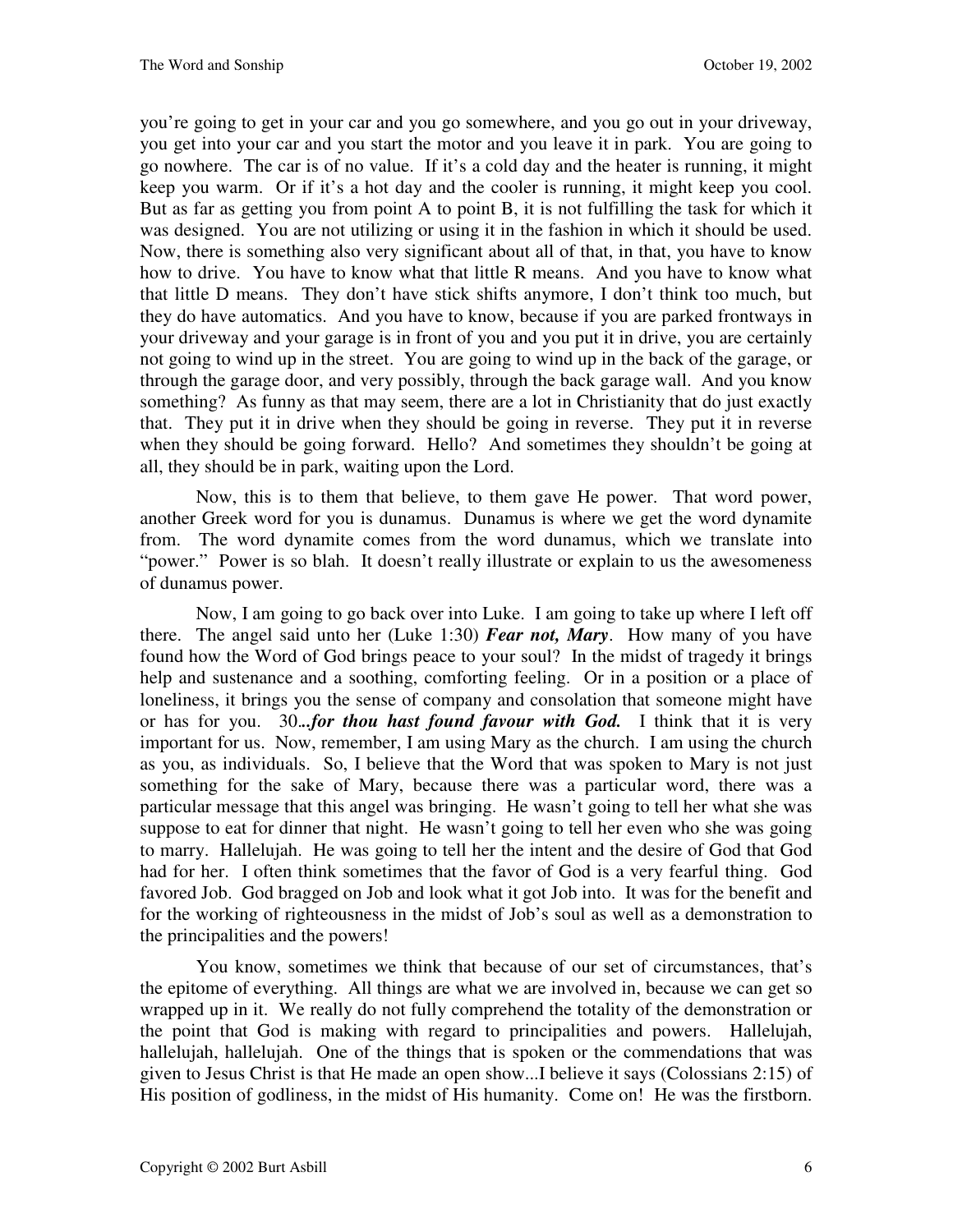Romans 8:29 says He was the firstborn, of what? Many brethren. Who are the many? They are the Mary company. They are the Mary company. They are the Church. They are the called-out individuals. Hallelujah. Now, there was something very significant about the fact that of all Israel, all the humanity that was on the face of the earth, God chose one woman in one place at a particular time to do a particular thing. Hallelujah, at the cost of the woman's reputation. Peace of mind, maybe? I don't know what it would feel like to be in her shoes, but I can imagine. You know, nowadays, it probably wouldn't be so bad, but back then and there I know what it was or what it could have been. The condition she found herself in was a stoneable offence. They did not mess around in those days. If a woman was caught in the condition of being with child and out of marriage, the elders or the ones that were responsible for her had the say-so as to whether she lived or died. Hallelujah, hallelujah! And yet, God chose to show favor on her. Hallelujah. Well, I believe that because of The Word that you and I have heard, or are hearing and the position that we are in, that there is something of a favor that God is extending to you and I. Now, I have been accused of being an elitist, that I preach an elitist gospel. Well, quite frankly, I think that I am an elitist and I think I do preach an elite gospel, but I don't preach it just for a select few, because the Bible tells me that *whosoever will* has the potentiality*.* To everyone that believes, *to them gave he power to become the sons of God.* Now, if you are not aware of that power or you're ignorant of the potentiality of the power, or maybe you just don't want to mess with the power. Maybe you just want to get into heaven, I don't know, whatever it may be. You want to get your foot in the door and be saved from hell. Hallelujah. Well, that is all well and good. But, the fact of the matter is, there is something about the fullness of the Word that is spoken of in John 1:1-7 that is very significant, very personal, and very applicable to you and I if we really want it, because in verses 8, 9, and 10, He talks about coming to His own and His own receiving Him not. Now, look, brethren, you can't take one piece of scripture and say that it applies to me, and take another piece of scripture and say that it doesn't have any affect or value as far as you are concerned if you're talking about the particular subject of Sonship. Hallelujah! If you have received The Word, if you hear a Word, if to some degree you believe in the word, you then therefore come into a position of being one of His own. That means that you and I are in a somewhat precarious and trepidatious position in that we have the potential of rejecting Him. Why? "Well, I'll never reject Jesus, I will never reject God." But what about Jesus or God that is in The Word that you are hearing, and you are not believing or grasping onto, or running after, and asking God for an explanation or an expansion of? Hallelujah!

I personally, now listen, you don't have to believe this way if you don't want to, it won't hurt my feelings at all. I believe that we are living in a very critical time of the church with regard to the manifestation of the Sons of God. I believe that there are many that have heard The Word and for one reason or another are rejecting that Word that they are hearing. Not saying it necessarily with their mouths but, saying it in the aspect of how they are living their lives in the midst of their troubles, tribulations, and adversarial conflict with humanity or the devil. Hallelujah. Hallelujah.

I believe that we can all be, as it were, like Mary. This is all imagination, I suppose, but I would like to think it's spiritual imagination. I would like to think that when I meet some of these people in the time of the coming together of all the heavenly things with the earthly things, that I will have time or maybe I will just intuitively know,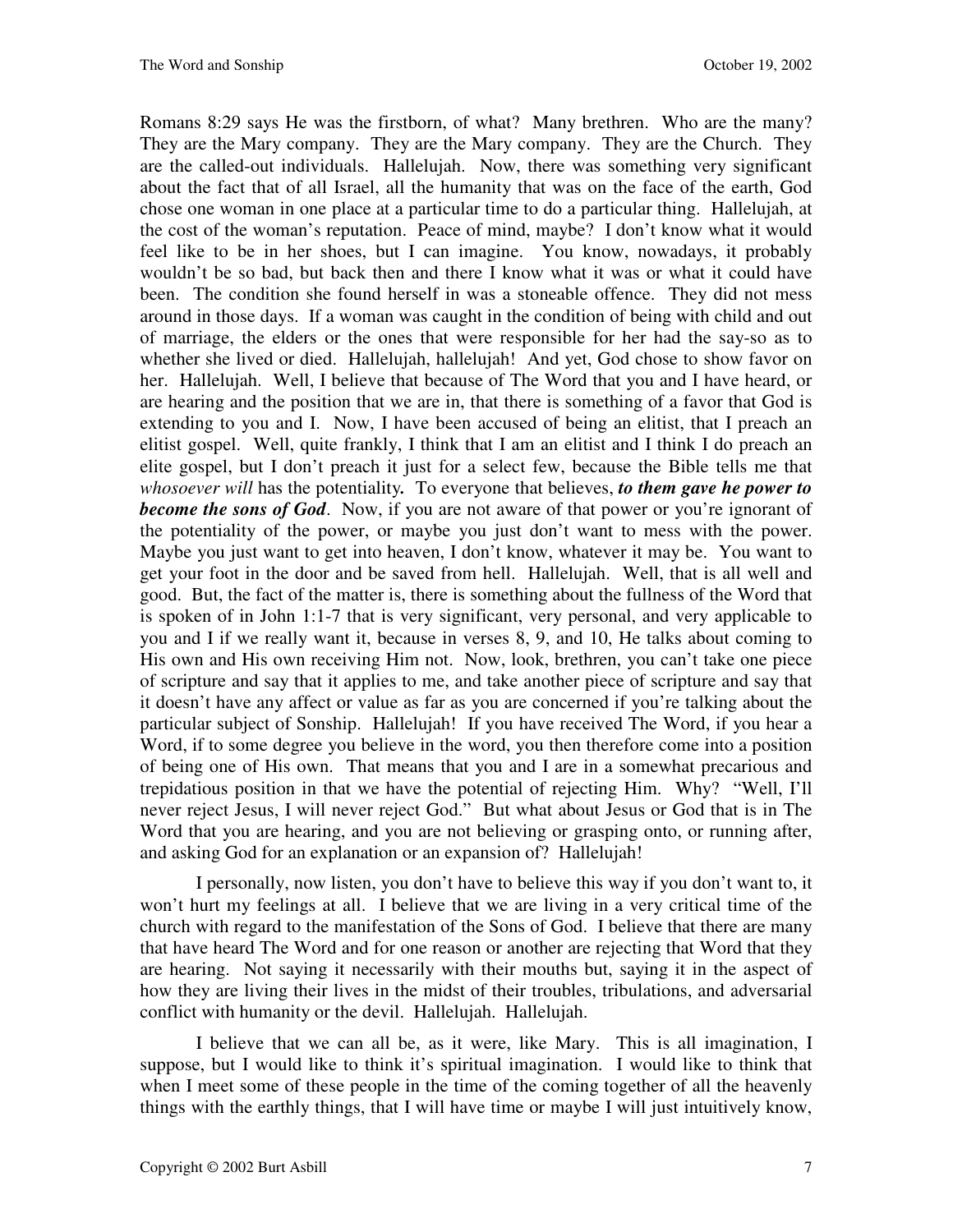you know, to sit down and talk to these people about things. I have some very serious things, questions that I would like to ask Adam, I'd like to ask Eve. I would like to ask this young lady here, as to what went through her mind at the onslaught and visitation of the word. "Well, how can this thing be, Lord? How can this thing be, seeing that I know not a man?" Our first response is always on a natural plane, a natural level. We don't seem to be able to extend ourselves, as it were, beyond that realm of our humanity. It takes a divine intervention. In Mary's case, it was "Another Word." Hello? It was another word. She said, in Luke 1:34*, How shall this be, seeing I know not a man?*  Verse 37 says*, For with God nothing shall be impossible.* Now, that particular verse is not a direct quote. But, what would you call it? A kind of a translated or transliterated word that comes out of Isaiah 55:11. You might just want to turn over to that verse for a moment. I will read it to you here. I will start at verse 8, because 8 is always new beginnings. *8 For my thoughts* (that's God's thoughts, Yahweh's thoughts) *are not your thoughts…* Oh, sometimes we like to think that we think like God. Hallelujah. *…Neither are your ways my ways.* Well, I thought that doing it my way was God's way. Hallelujah. Some of us are very bent on and prone to thinking that our ways are God's ways, but I am constantly and continually finding out that God's ways are always confrontational to my ways. The thing that I would want to do, He doesn't want me to do. The thing that I don't want to do, that is the thing that He wants me to do. Hallelujah, and when I think that I'm thinking that that's the way that I am thinking, I find out it's just the reverse, that I'm all wrong, you understand? There is a necessity to continue to be in a position of recognizing and giving Him preeminence in all things. Hallelujah.

I will give you a little illustration of that that just happened to me. I had two jobs that I could do this morning when I got up. I was kind of perplexed when I went to bed last night because both of them were pressing on me to be done. You understand? I needed to do both of them. So, I said, "Lord, I really want Your will with regard to what needs to be done and everything, and where I am most supposed to be tomorrow, and I am just asking for Your direction." Well, it rained last night, quite a bit. It got pretty wet. One of the things that I couldn't do, I couldn't do because it was too wet to do, but I thought that, because it was too wet to do that one thing, it would also be too wet for me to do the other thing because both of them had to do with dirt. I was going to be in the dirt in both places. You understand? One place I was going to be walking around in it and doing whatever I had to do, and the other place I was going to have to be driving up and down with a plow, plowing it up. But the rain was sufficient enough to keep me out of the field. Of course, I remember praying and all that last night, and knowing that I would just run over and take a look at it. And though it was wet and kind of soggy and muddy, you know how this Illinois dirt piles up on you and you get taller and taller. The farther you walk, the taller you get. Quite frankly, the mud, it wasn't all mud, but it was very damp and very wet and very sticky. It made the one job a little easier because it involved some digging. The digging went very well and very easy and I was able to do it. So, there is some aspect of ways here, because I would not have thought that either job would have been able to be done because of what the rain did with regard to the dirt. But anyway, it says that our ways are not His ways, that is just a little for what it's worth*. 8 For my thoughts are not your thoughts, neither are your ways my ways, saith the*  Lord. I like "saith the Lord." There is something about The Word of God. Hallelujah.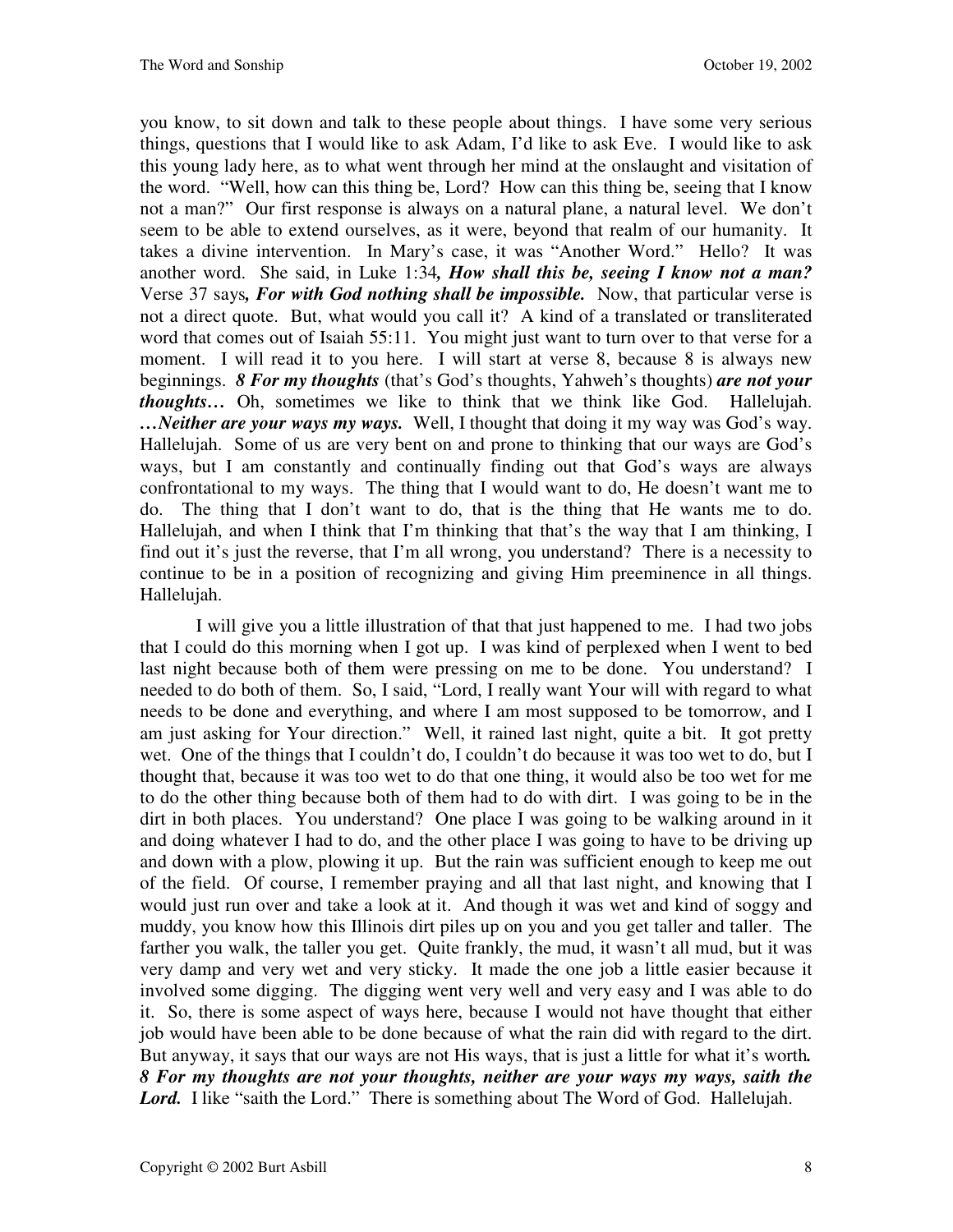I trust that when we get finished tonight, you will think a little differently with regard to some of the cliché-ish repetition of what the Bible says with regard to the Word. Verse 9*, For as the heavens are higher than the earth, so are my ways higher than your ways, and my thoughts than your thoughts.* Now, you can see this being demonstrated in Luke with regard to Mary when the word of the Lord comes to her about her destiny in God.

*10 For as the rain cometh down, and the snow from heaven, and returneth not thither, but watereth the earth, and maketh it bring forth and bud, that it may give seed to the sower, and bread to the eater: 11 So shall my word be that goeth forth out of my mouth:* Now, when the angel said what he said to Mary, there in Luke, that nothing was impossible with God, what he was quoting was this section of scripture out of Isaiah. And it says, *so shall my word be that goeth forth out of my mouth: it shall not return unto me void, but it shall accomplish that which I please, and it shall prosper in the thing whereto I sent it.* Now, somewhere in my experience with religion, that is out in the church, I have found that they have taken some of these scriptures that are designed to do something eternal and used them in a temporal, carnal, natural arena to say that, well, you need to prosper; that prospering is an indication of your spiritual vitality, your spiritual position of awareness. Quite frankly, prospering or poverty has nothing to do with spirituality, or the word, for that matter, because I am told that in the fullness of the Word, I don't need these things that are out here. Hallelujah! That there are things in the heavenly realm. It amazes me that when they were seeing Yeshua, Jesus, after the resurrection of Jesus Christ, He appeared, He was always clothed, but in a different type of raiment. He was living in a realm where those things did not inhibit Him. It was as though the realm He was in transcended the natural realm, and He could walk through the room, or He could just disappear out of sight. Mary thought that He was a gardener. This woman spent almost two years of following after this man and waiting on Him and serving Him and yet, did not know who He was in the garden after His resurrection. The disciples on the road to Emmaus spent three years of their lives in continuum with this man, day and night, and yet they did not know who He was. Why? Because there was something very significant and magnificent about the thing that the Bible calls Word. Hallelujah.

Anyway, it shall. It shall. There is not doubt. There is no room for quivering, quavering, or wondering, or even imagination. It's a settled fact. When God called you, when God put His hand upon you, when God began to expand unto you this Word that is called Sonship, overcoming, hallelujah, this Word that talks about being a son of God*, it shall not return unto [God] void, but it shall accomplish that which I please, and it shall prosper in the thing whereto I sent it.* That word that we are talking about is the Word that is resident within you and I. What did Psalms say? *Thy word have I hid in mine heart, that I might not sin against Thee* (Psalm 119:11). Now, is it because there is a knowledge of the Word? The hiding of the Word is not something that you take...We say, it's memorization. We say, it's getting familiar with the scriptures. I say, all of that is good. All of that is well, but it is not the aspect or the culmination of what it talks about in the scripture when it talks about hiding in the Lord! Hallelujah! He that **dwelleth** in the secret place of the Most High, he that **abideth** under the shadow of His wing (Psalm 91:1).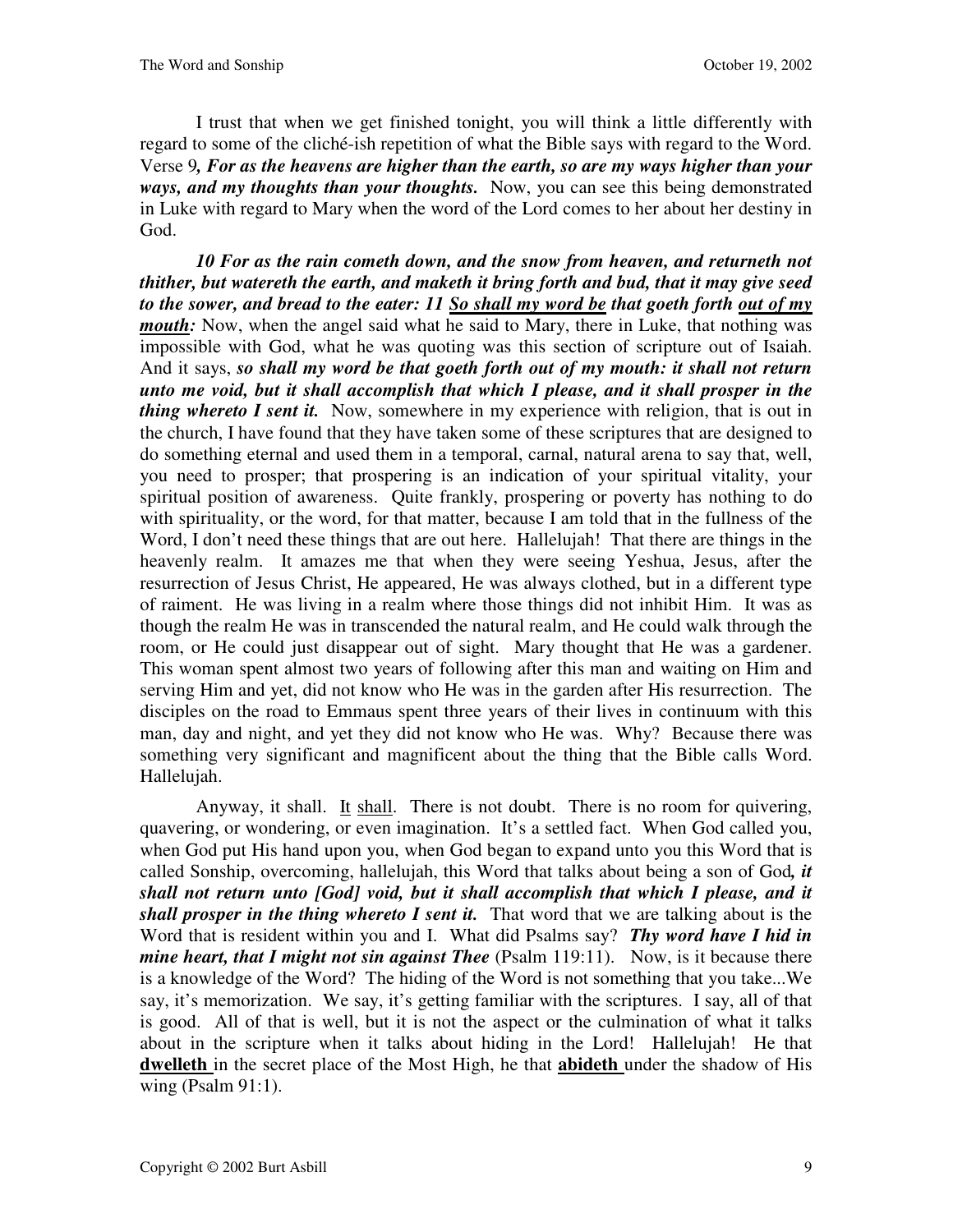John, in one of his gospels, one of the little Johns, speaks of it in a different way. He says, this Word we have handled. *That which was from the beginning, which we have heard, which we have seen with our eyes, which we have looked upon, and our hands have handled, of the Word of life* (1 John 1:1). This Word, you know? These men in this position, in this place. And so, we have this Word being offered unto you and I. Hallelujah, with regard to a position, a place.

So, we find this young lady as it were. There is something very similar to this scripture with the scripture found in Revelation. You could even put as a reference here in the margin of your Bible, if you wanted to, of the story that is found, I believe that it is in Revelation 12, where it talks about the woman standing on the church of the world and clothed with the sun and pregnant with the church. Hallelujah, there is something very significant that ties that Word into this Word. It is talking about the coming forth of the Christ within the realm of humanity. Hallelujah, hallelujah.

OK, back to Luke. The first message that the angel or the word begins to give to Mary is all the good points, all the positive things. He wants to build up her faith, wants to get her excited, wants to get her into a position or a place of acceptance. It is so much like you and I, you know, with regard to this Living Word. He tells her that He shall be great. He shall be called the Son of the Highest. The Lord God shall give unto Him the throne of David his father. (You know, I came to a little understanding about the women of the Old Testament. Would that we could have some of the enthusiasm or the desperation they exhibited in bringing forth seed.) You know, in the history of Israel, as a nation we are told of different stories. Like, we are told of Abraham and Sarah. We are told of Jacob and Rachel and Leah. All of these people had something in common. Now, in the Jewish culture and from their historical position they knew that someone, somewhere was going to have within their lineage the Messiah. This was a promise that was given to Abraham back in the very beginning when he told Abraham about Isaac coming forth (Genesis 17, 18). So, there was a competitiveness that was going on in the realm of humanity. Humanity trying to bring forth as it were this seed, hallelujah, that was designated as the ruler of the world and of the universe. Hallelujah. So, in the story of Jacob in particular, we find Leah and Rachel vying with each other to produce an offspring that would ensure for them a position of prominence in the records of history as being the one that came forth with the Christ. Hallelujah! Sometimes we see that competitiveness going on in the body of Christ, vying, as it were, to bring forth a word that has within it a power to somehow transform and translate everyone that hears it into a position and place of perfection. Well, it isn't going to happen, because that power and that position has already been designated. The Bible said that the Word became flesh. That word is the only way that we will have that effect as ministers of God, I am talking about all of us collectively, is if we are embracing The Word that has within it the power, and the ability to do what needs to be done. Hallelujah.

You and I find ourselves in very much the same position and the same place where Mary found herself. After all of that, Luke 1:34, *Then said Mary unto the angel, How shall this be, seeing I know not a man?* 35 And the angel (the bearer of the word) answered and said unto her, The Holy Ghost shall come upon thee, and the power (the same word that is used in John 1 with regard to power to become sons) *of the Highest shall overshadow thee: therefore also that holy thing which shall be born of thee shall*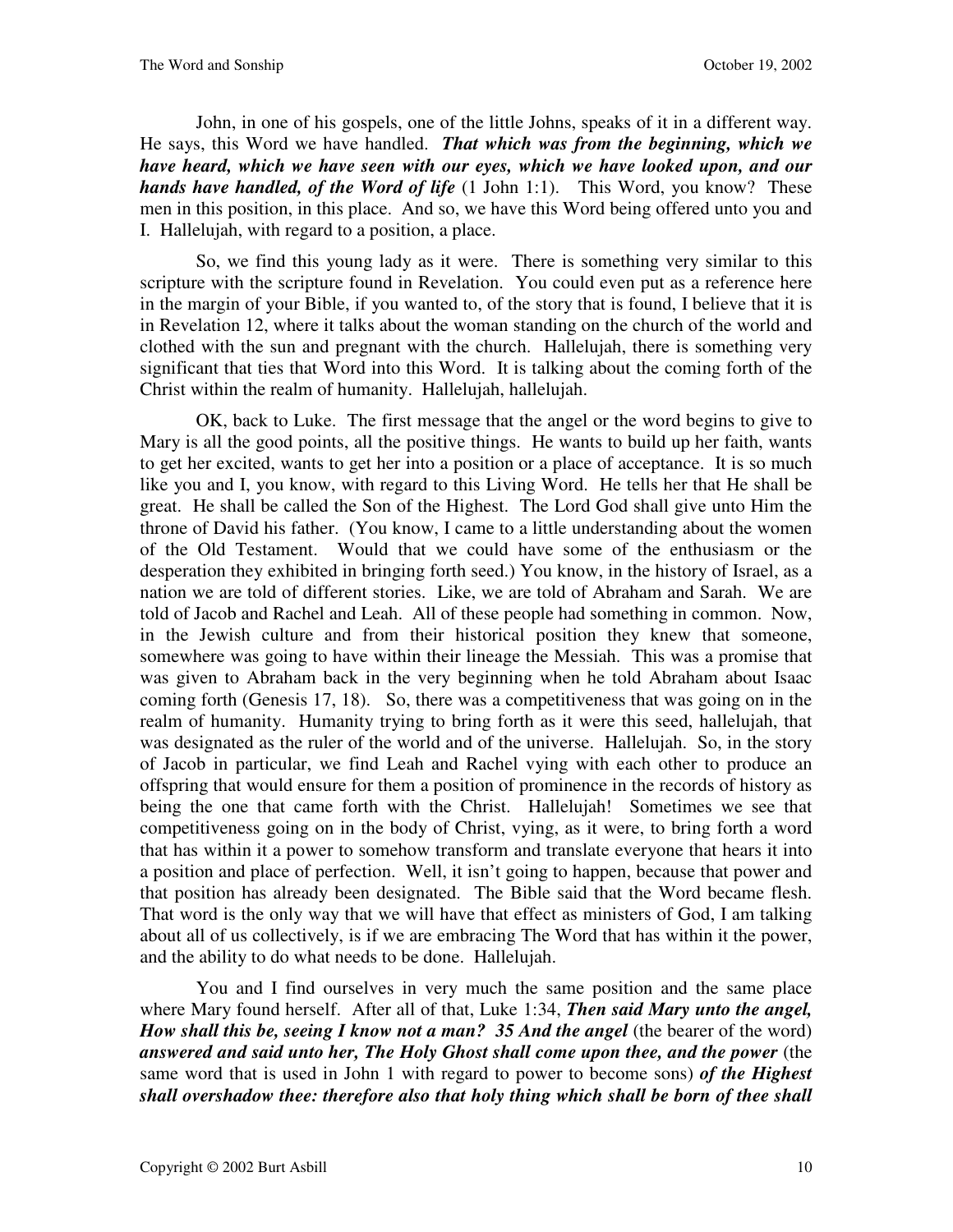*be called the Son of God.* You could just as well put in parentheses, "called the Christ," because that is the designation of what it means to be the Son of God. Hallelujah. So, we find ourselves there in that position and in that place. Hallelujah, hallelujah.

Now, I want to just touch on this a little bit, that there is a due process by which God brings us into this position and into this place. There are three designations for you and I as individual believers in Christ. When we come to Christ, we come in the form or fashion of what the Bible calls a handmaid. You talk about the handmaids or the ten virgins. Five were wise and five were foolish, but they were all handmaids. Hallelujah. It doesn't make any difference if you're male or female. When you come or are in a position or a place where the Blood of Jesus Christ touches your soul and your soul becomes a living entity, you move from nothingness into the realm of eternalness, hallelujah, as a handmaid of the Lord. Then you go from a handmaid to a bride, and from a bride you bring forth the son of God. Hallelujah. This is what we talk about when we talk about the word working mightily within you and I. Hallelujah, the Word working mightily within you and I. Working to transform us and to bring us into a position or a place, to a destiny that is in the mind of God.

Now, this all has to do with pushing your rock, whatever your rock may be. All of it has to do with your own set of personal tribulations, trials, frustrations, humanity, whatever they may be. All of that is pertinent to your eternal destiny. In the midst of that thing, God is working to bring forth the revelation of you being a son. Hallelujah. Now, Paul said it another way. He said it to the Galatian church that he was in travail again. Hallelujah, which means that there was a travail that was going on previously with regard to this set of people. Hallelujah, but he was in travail again that what? That Christ be formed within them (Galatians 4:19). Now, let me just try to give you a short explanation of what happens with regard to you and I in this arena. We are walking dead men without Christ. We may seem alive, but we are going to hell. We are destined, we are dead. But in the destiny of God, God plans and purposes that you and I should be sons. So, somewhere along the line there is something of the Blood that you come in contact with that regenerates and gives you a new identity. You are born again. But, you are really not, really not born again again. You are in the process of being born. Hallelujah. Now, remember, it's a three stage process. You go through the process of being a handmaid. You go through the process of being the bride, and you come into the process of being the bride that is pregnant with the manchild. All one and the same as far as your own personal position of experience is concerned. God comes into the midst of your soul. He puts the Blood, hallelujah, upon your soul. And you know, it is usually by means of a word. Have you ever noticed? What is it that Romans says*, ...how shall they hear without a preacher* (Romans 10:14)? Hallelujah, it means that there has to be a word that is given to someone who is able to speak in some fashion or form or manner. That word is spoken, and in the midst of the speaking of the word, the logos in the midst of the humanity comes forth as the rhema, and it strikes your soul, and brings a conviction upon you that you need the Blood of Jesus Christ. Amen. That conviction isn't something that comes because you have a sense of wrongness. It comes by the direct and the absoluteness of the power of the entity of righteousness that is in theWord/God that reveals to you your position of lostness. Hallelujah! And you believe. It is not that you believe, it creates in you an ability to believe. It is so marvelous that everything that is done, that happens in that arena, is something that comes from outside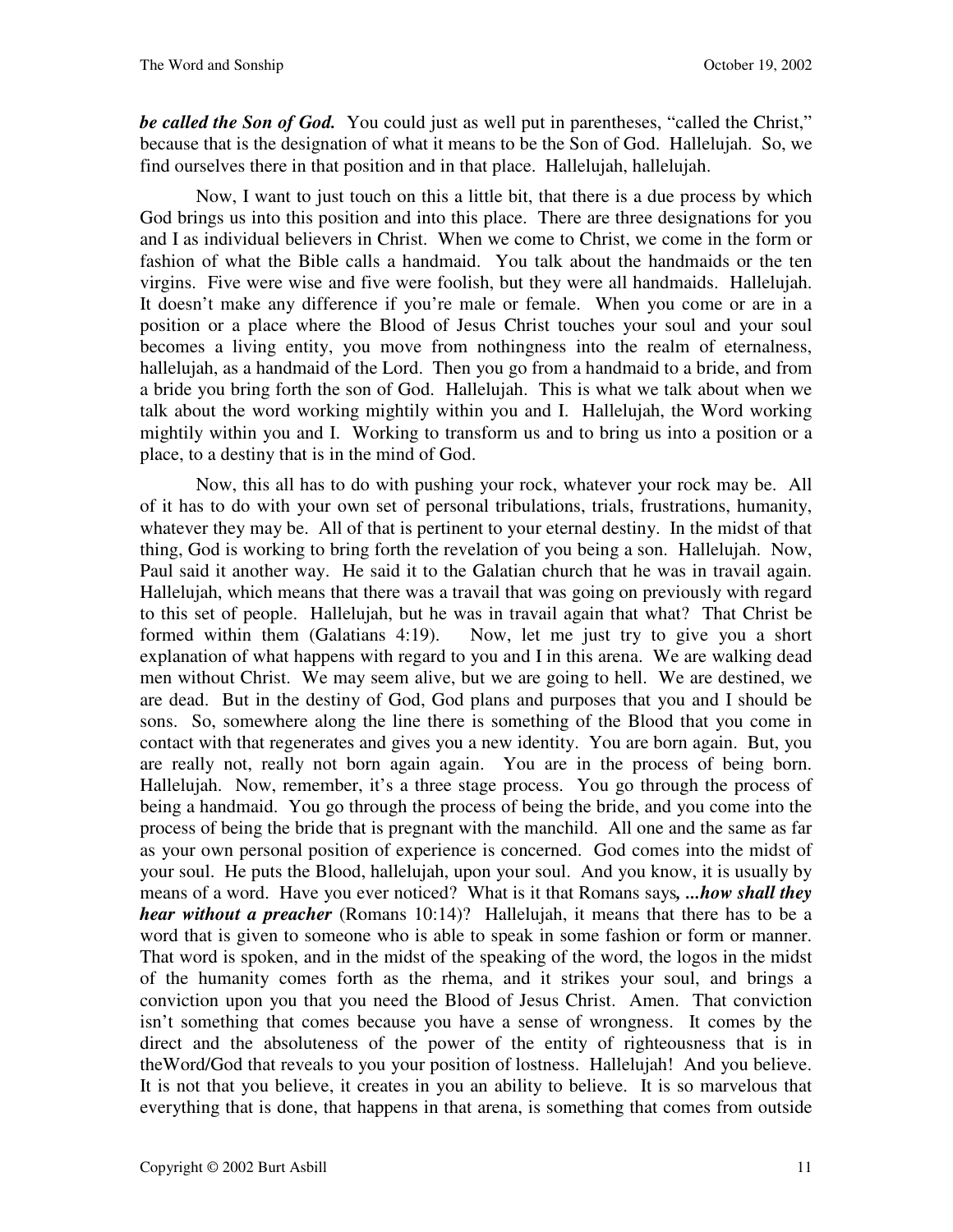of ourselves. It is an impartation that comes from God. As Mary believed and said, a little while later, she said, "So be it as unto me, I submit myself to the word" (Luke 1:38). "I submit myself to the position, the place," and in that position, faith comes. Faith comes. Hallelujah*! So then faith cometh by hearing, and hearing by the word of God*  (Romans 10:17).

So, we find ourselves in that position. I want just to turn over into Romans for just a minute. Hallelujah. When I was a new Christian, Romans and Proverbs were the books that the Lord had me in for a great length of time. Romans 6:1, *What shall we say then?* Six is the number of man, and we are dealing with man in the process of becoming non-man. Hallelujah. *What shall we say then? Shall we continue in sin, that grace may abound? 2 God forbid. How shall we, that are dead to sin, live any longer therein? 3 Know ye not, that so many of us as were baptized into Jesus Christ were baptized into his death? 4 Therefore we are buried with him by baptism into death…*  Now, as I was saying, when the Blood is applied to your soul, there is an initiation, there is a position, a place of experience that comes that brings with it something that is other than what you've ever known or have ever experienced, because it is some thing out of a different realm. Hallelujah. So, it is not as though you are saved, it is more like you are being saved. You *have been* saved, you *are being* saved and you *shall be* saved. Salvation is a process, hallelujah, that continues on through the whole experience of our earthly walk with the Lord. Hallelujah. Now, how many of you think that being buried with Him by baptism into death is just something that is spiritual? It's not. It's not something just spiritual. It is something that is very natural, because from the moment or from the time that you take the step and you allow yourself in the midst of your experience with God to be baptized, though that thing is momentary, though that thing becomes a historical fact, it initiates a set of circumstances that continues to grow and expand as far as death working in you, hallelujah, while life begins to come forth in the midst of your deadness. Hallelujah.

Have you ever watched a caterpillar trying to work out of its cocoon? My, I don't know how they get out of it. Work, work, work, work, work, work. I'd be worn out. By the time they get out, worn out. There was a little story that we heard somewhere about someone who felt that they were going to have mercy and extend grace to the caterpillar that was turning into the butterfly, so he took a little sharp instrument and he slit the cocoon to make it easier for the butterfly. Well, he didn't help the butterfly, he disabled the butterfly, because the butterfly needs the stress of working itself out of the cocoon to strengthen the wings of the butterfly so the butterfly can fly. Now, he had a very beautiful butterfly, but it could not fly. It was an earthbound butterfly. Now, what value is there in an earthbound butterfly? You might enjoy it for a time or a season, but it is not going to live very long, because it will not be able to flit around from flower to flower to do butterfly things. Hallelujah. So it is with us. I don't know, maybe you don't always look for the easy way out, or maybe you've never said, "Why does it have to be so hard?" It is because God wants eagles. He doesn't want chickens. Hello? I am jumping from butterflies to eagles. God doesn't want chickens. You know, a chicken is an earthbound bird. It pecks like a bird, it scratches like a bird, but it can't fly like a bird. They are always pecking on each other. Eagles fly. Hallelujah. Sometime you need to look into how the mother eagle teaches her eaglets how to fly. Hallelujah. It is a hair raising experience! You know how high an eagle can fly? An eagle will get its eaglet up on the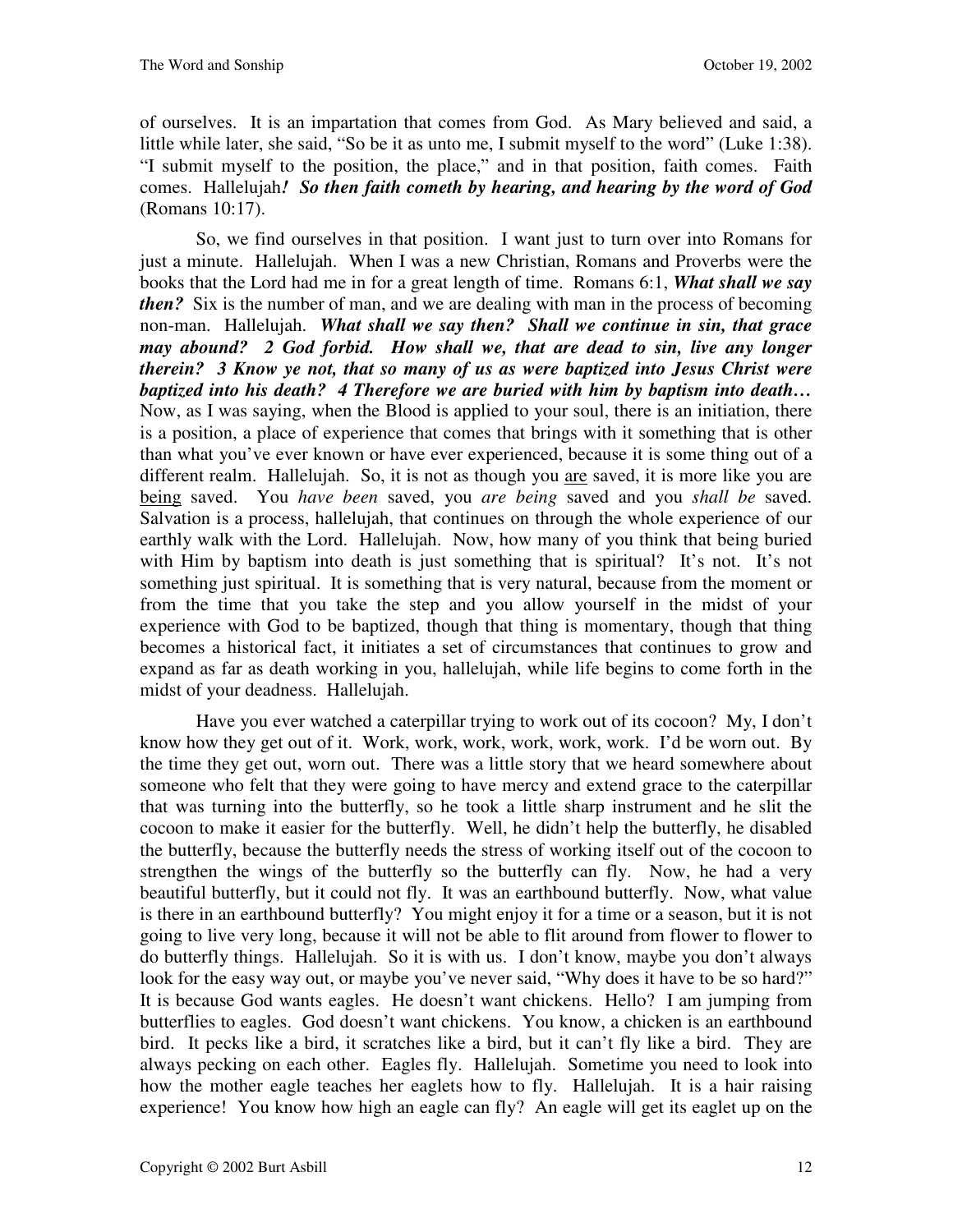edge of a nest and get the eaglet up on her back and begin to take him up. When I was a young Christian, I used to dream about flying all the time. I was just flying around everywhere. Flying in the air and flying here, flying there, doing all sorts of things. You know, levitating in my dream, flying, flying, flying. I said, "My, wouldn't this be wonderful if I could really do it in a natural way!" But I can just imagine what it must have been like with that little eaglet on the back of Mama, as Mama was taking him up and up and up and up and up. Going up and the wind was blowing, and the breezes and the horizon was expanding and all of the scenery down below was becoming smaller and smaller. Woo! Wow! Fun! And all of a sudden, Mama just jumps out from underneath him! And little eagle has never worked its wings. All of a sudden he is flapping, flapping, flapping, just as fast as he can go. He is doing whatever he can do, and the only thing that he is doing is going straight down! I mean, that is a lot like you and I, isn't it? God gets us up on our little high. We're feeling good in the Spirit, and things are really moving. The Word of God is so precious, and the presence of God is so sweet, and all of a sudden, the bottom falls out of everything and we're in the midst of trouble, saying, "God, where are you?" And we're falling, falling, and what was so pretty, now becomes so horrendous, because you can see yourself splattered all over the terrain! Right? Hallelujah! I don't know how the eagle does it, I don't know, but their timing is explicit. Just before that little eaglet plunges and becomes a grease spot, she comes swooping down and picks him up and gets him back up there again. I know, I would go, "Whew!"

Have you ever had, we used to call it in the Army, a foxhole experience? You've got the bullets going off over your head and the bombs exploding over here, and people falling there, and you're just saying, "God, You get me out of this and I will serve You forever!" Oh, yeah, I'll serve You forever! Hallelujah! That is the way this little eaglet must feel. "Whew!" I can just hear it, "Mamma, I will do better next time!" And up he goes, "Oh, thank you, Jesus!" Thank you, Jesus! Thank you, Jesus! Thank you, Jesus! And all of a sudden, you know, well, you are praying in the morning, you're praying in the evening. One day goes by and the next day goes by, and the next day goes by, and all of a sudden you are praying less, and you are thinking about God less, and all of a sudden, you are just there, enjoying the ride. And then, all of a sudden, out he goes again and down he goes, but this time something is happening, because he is finding more of a coordination and his flight or his fall isn't quite as fast as it was the first time, but falling it is, nevertheless. It could be called a similitude of flying, I suppose, but it is more down than up. Hallelujah.

We used to play this little game when we were kids. Mama says, take two steps forward. Mama says, take one step back. Mama says, take three steps forward. Mama says, take one step back. Hallelujah. It seems like that is the way it is in our Christian experience and I personally believe that it is because we do not know the reality of the destiny to which God has called us, or the potentiality of the power that He has invested. Do you know how much blood that has been shed over this book? Do you know how hard it would be to preserve anything for the length of time that this thing has been preserved, and to know who preserved it for so very long of a time? It took God in the midst of the darkness of the Catholic church to touch a priest to go down in the tombs, to get it out and to rescue it, so that you and I might have it in the fullness of time! Hallelujah. It was like putting it into a savings vault, I guess, and making sure that it